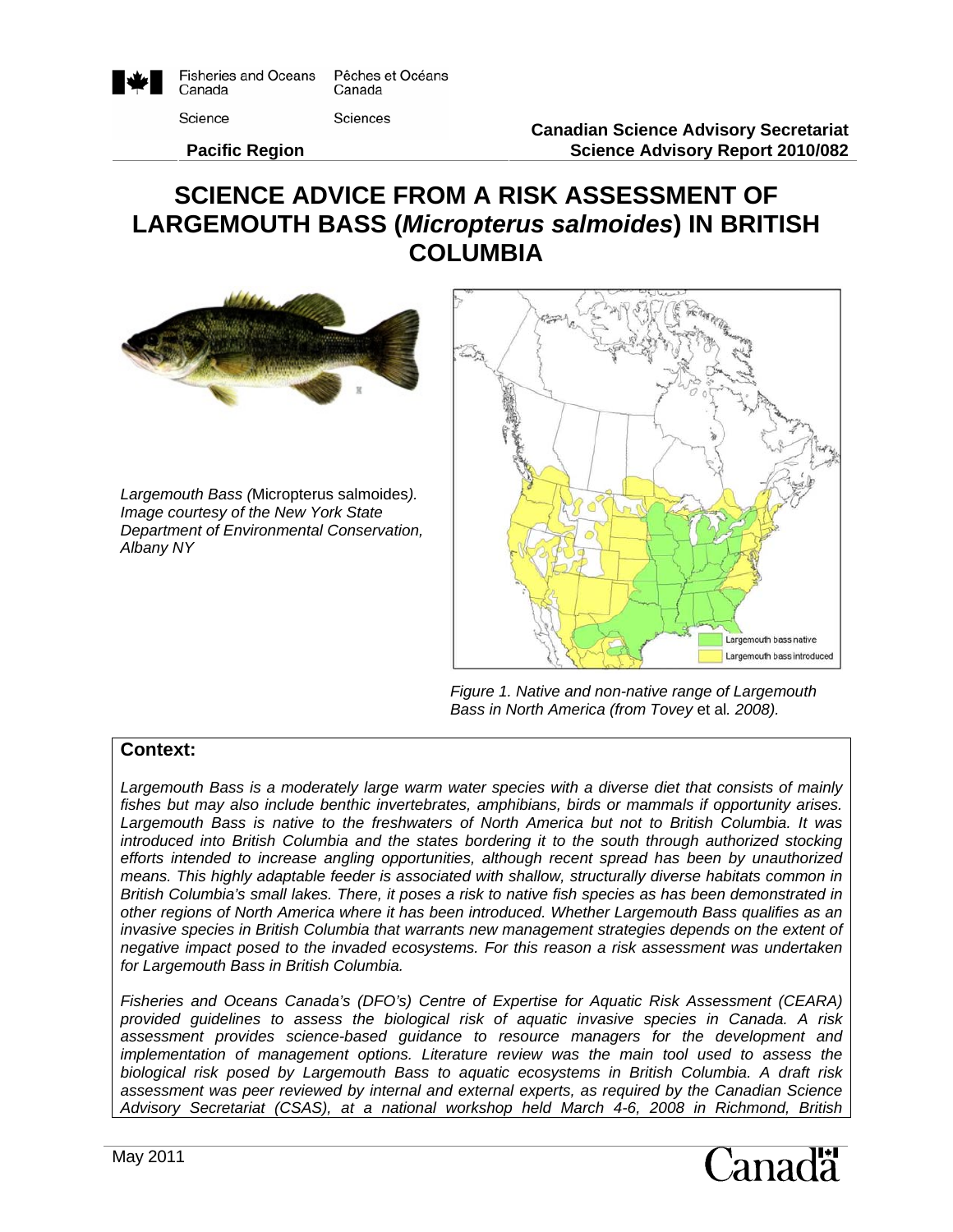*Columbia. Based on discussions at this workshop the risk assessment was revised and published as a research document (Tovey* et al*. 2008) along with the proceedings report which documented the discussions at the meeting, (DFO 2010). This risk assessment was conducted at a relatively broad scale and is not intended to provide detailed information or advice for specific waterbodies or on impacts to individual populations, but to summarize information at a larger scale. Risk posed to a particular waterbody will need to be determined in a specific risk assessment.*

#### **SUMMARY**

- Largemouth Bass is a voracious piscivore known to cause changes in ecosystem structure in lakes into which it has been introduced. It is responsible for local extinctions of small prey fishes and declines in minnow species' richness.
- It is occurs in both lake and river habitats and some individuals are found to move long distances, while others are territorial which may limit their spread.
- Largemouth Bass is native to eastern North America and likely first invaded British Columbia from authorized introductions in Washington State in the late 1800s. Whether Largemouth Bass qualifies as an invasive species in British Columbia that warrants new management strategies depends on the extent of negative impact posed to the invaded ecosystems.
- A risk assessment was conducted to estimate the threat posed to British Columbia's salmonid populations and aquatic ecosystems by the introduction of Largemouth Bass. The risk assessment addressed the likelihood of introduction (arrival, survival, establishment and spread) as well as the ecological consequences to the native biodiversity and ecosystem functioning, should Largemouth Bass become established. The risk assessment also assessed the threat posed by these species as vectors for diseases and parasites.
- The likelihood of survival, reproduction and spread was considered very high with very low uncertainty on Vancouver Island and the lower mainland, it was considered high with low uncertainty in the upper Fraser, Thompson and Columbia regions and was considered low with moderate uncertainty in the Arctic, central coast and north coast regions.
- The overall risk was assessed to be very high with low uncertainty in small waterbodies and moderate with moderate uncertainty in large waterbodies. The risk of genetic consequence is considered very low with low uncertainty.
- The ecological impacts caused by introduction of parasites and diseases were determined to be low with high uncertainty.
- Largemouth Bass has specific habitat requirements that may limit establishment and spread.

# **BACKGROUND**

Aquatic invasive species (AIS) are non-indigenous species that have an impact on the ecosystems in which they are introduced. These impacts include severe reductions or extirpations of native species, reductions in the abundance or productivity of sport, commercial or culturally important species and habitat alterations. While recent intercontinental introductions have attracted much attention, movements of fish species within the continent have a long history. These introductions have expanded the range of many species and contributed to a trend of homogenization of fish fauna in both the United States and Canada. Beginning in the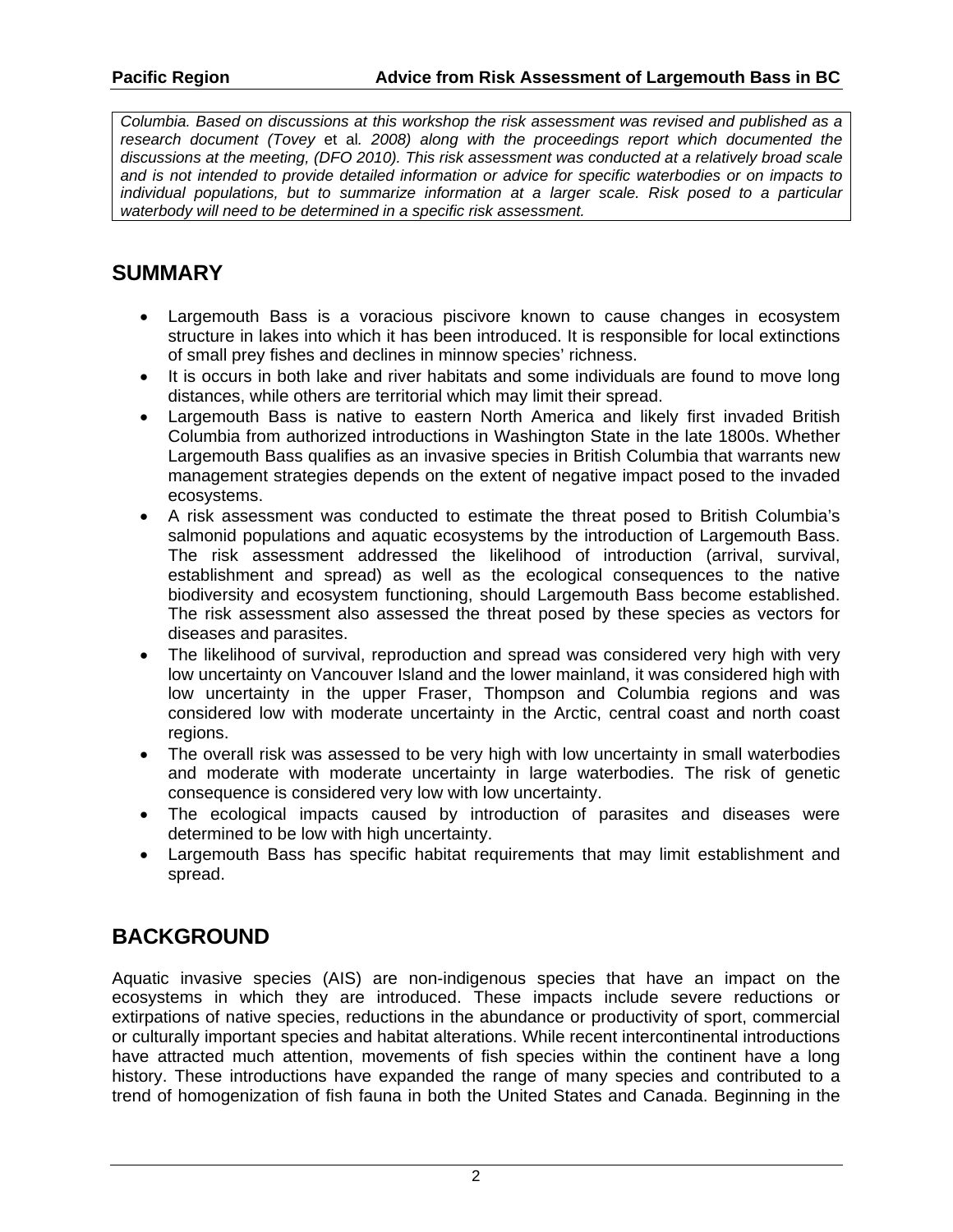mid-1800s fishes were transported west to satisfy demands by settlers for fishes that they had become familiar with in the east. Additionally, water development projects in the west created reservoirs that were stocked to provide fishing opportunities. Only in the past 20 years has a more conservative approach to introductions been taken including the outright opposition to any non-indigenous species being introduced.

The Canadian Action Plan to Address the Threat of Aquatic Invasive Species, was approved by the Canadian Council of Fisheries and Aquaculture Ministers in 2004 (CCFAM 2004), and outlines a national approach for managing AIS. One of the strategies developed to address threats posed by potential and existing AIS is risk assessment. Fisheries and Ocean Canada's (DFO's) Centre of Expertise for Aquatic Risk Assessment (CEARA) was created to develop a standardized approach for assessing risk posed by potential AIS. CEARA has developed draft guidelines for a biological risk assessment that include the evaluation of all stages of introduction (arrival, survival, establishment and spread) and the impacts made to the invaded ecosystem should the evaluated AIS become widely established (Mandrak et al., National Detailed Level Risk Assessment Guidelines: Assessing the Biological Risk of Aquatic Invasive Species. Unpubl. manuscr.<sup>1</sup>). Completed risk assessments should be used by ecosystem mangers to identify potential AIS, focus on species that pose the highest risk, and to develop management strategies that will result in prevention of the greatest harm.

# **RISK ASSESSMENT**

# **Biology**

Largemouth Bass is a moderately large fish native to the freshwaters of North America. It is the largest member of the centrarchid family and is typically 203-380 mm in length, with a maximum weight of ~2 kg. It lives 13-15 years in Ontario. Growth rates and body size at age vary throughout its range (Figure 1). In Canada, females reach sexual maturity by 4-5 years and males at 3-4 years. Spawning starts in late spring and continues into early summer with a peak in mid-June. Males begin nest selection and construction once water temperatures reach 15°C. Nests are usually found in debris, gravel, sand and soft mud near bulrushes, reeds, and water lilies. Nests are made in shallow water, often >1 m deep, and spread 2 m apart due to the aggressive nature of males. Spawning occurs near dawn or dusk and eggs are released in batches. The number of eggs released increases with female size and ranges from 2,000 to over 94,000. Eggs hatch in 3-5 days and are guarded by the male. Larvae remain in the nest until the yolk is absorbed (~10 days) and then disperse daily to feed upon amphipods, insect larvae and zooplankton. For 3-4 weeks they reform into a larval 'brood swarm' at night with continued protection by the male. As Largemouth Bass grow, diet shifts from insect larvae and small zooplankton, to larger insect pupae and nymphs, to larger invertebrates, and finally, to fishes and other larger macroinvertebrates (including crayfishes). The proportion of fishes in the diet increases with size. Largemouth Bass is an ambush predator known for its voracious appetite. Using weeds for concealment it preys upon a variety of fishes and the selected prey species change with size of the individual and prey availability. Young Largemouth Bass are preyed upon by other fishes that share their habitat as well as various birds. Adults are not usually preyed upon because of their size, swimming ability and spines.

  $1$  June 3-5, 2008 national advisory meeting on National Guidelines for Assessing the Biological Risk of Aquatic Invasive Species.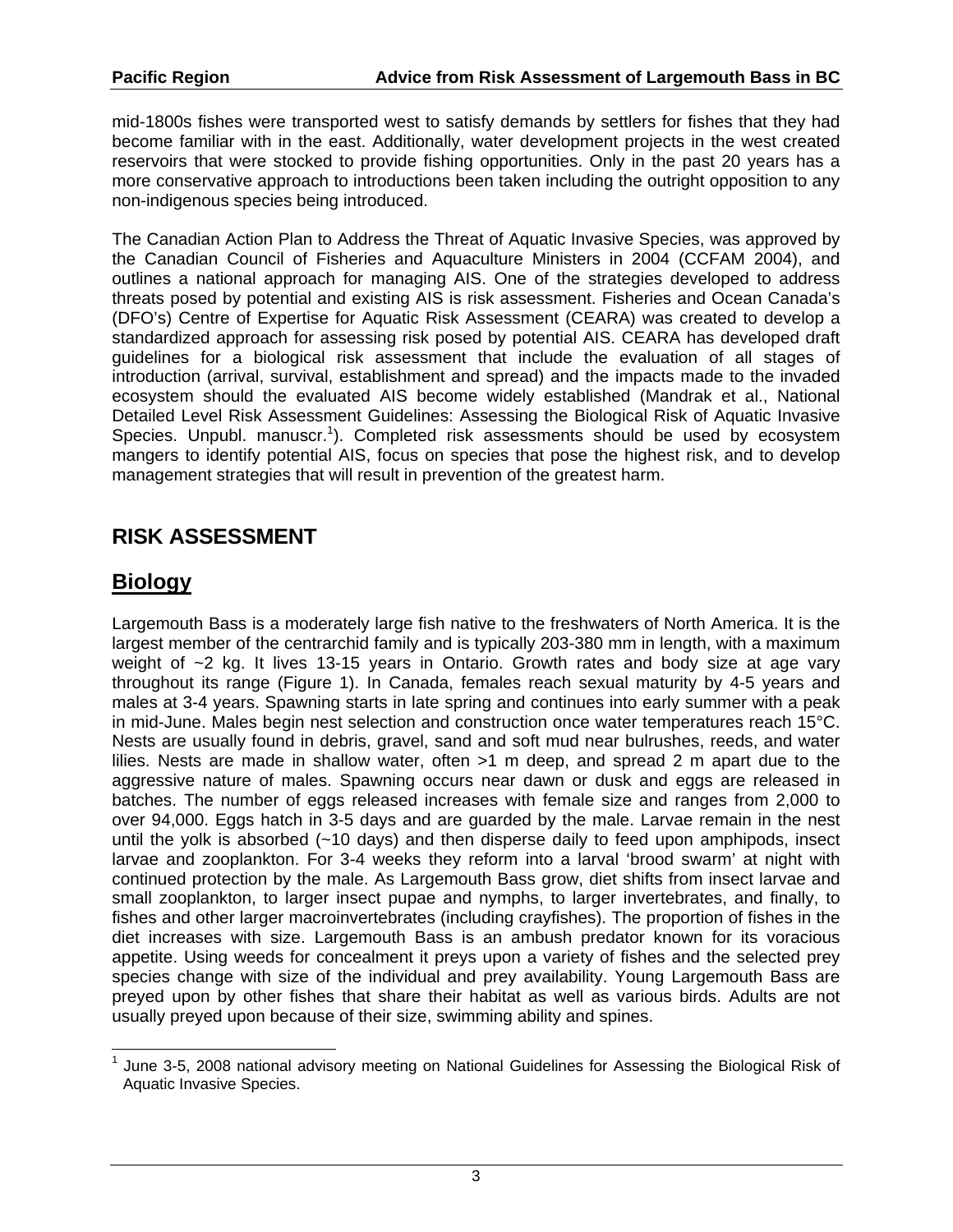# **Habitat**

Largemouth Bass is found in all water types including creeks, estuaries, lakes, large, slowmoving rivers; ponds, reservoirs; and swamps. It prefers warm, shallow lakes and bays with considerable shallow littoral zones, extensive vegetation, and, in northern latitudes enough area to provide over wintering habitat. It is found in areas of soft substrate and dense beds of vegetation. In British Columbia, it occurs primarily in shallow, warmwater lakes and rarely succeeds in oligotrophic lakes.

### **Behavior and Movements**

Largemouth Bass is active in the warmer seasons; once water temperature fall below ~10°C, it moves to deeper waters and activity level decreases. In spring, it returns to shallow waters and resumes regular feeding activities prior to spawning. It is characterized as semi-mobile with some individuals having a small home range (<5 km) while others are transient (>25% moved 5- 10 km). It feeds in shallow water at night, and, during the day, cruises above aquatic plants or rests near overhanging structures. Adults are solitary while juveniles will school in summer.

### **Parasites**

Over 103 parasites have been identified in Largemouth Bass. The most important of these are Black-Spot and Yellow Grub, which deteriorate the quality of the fish and make it less palatable to humans, and Bass Tapeworm, which can cause sterility or seriously affect reproduction of infected fish. None of these are harmful to humans.

An invasive parasitic copepod (*Neoergasilus japonicus*), native to eastern Asia, was found in Largemouth Bass and three other fish species in Lake Huron, in 1994. By 2001, it was found in an additional seven fish species. This parasite can swim well, is found on a variety of hosts and is able to move from one host to another easily. It has spread quickly across Europe and North America.

Largemouth Bass is susceptible to Largemouth Bass Virus (LMBV); the only known fatal condition in Largemouth Bass. LMBV causes lesions on the swim bladder and is difficult to diagnose as there are no external lesions. LMBV is responsible for several large fish kills and although other fish species are carriers, it does not appear to affect those species. Mode of infection is through the water or by eating infected prey items.

### **Risk Posed to Watersheds of British Columbia**

The probability of each stage of invasion (arrival, survival and reproduction, spread and widespread establishment once arrived) was estimated for the major regions of British Columbia and the results are presented in Table 1.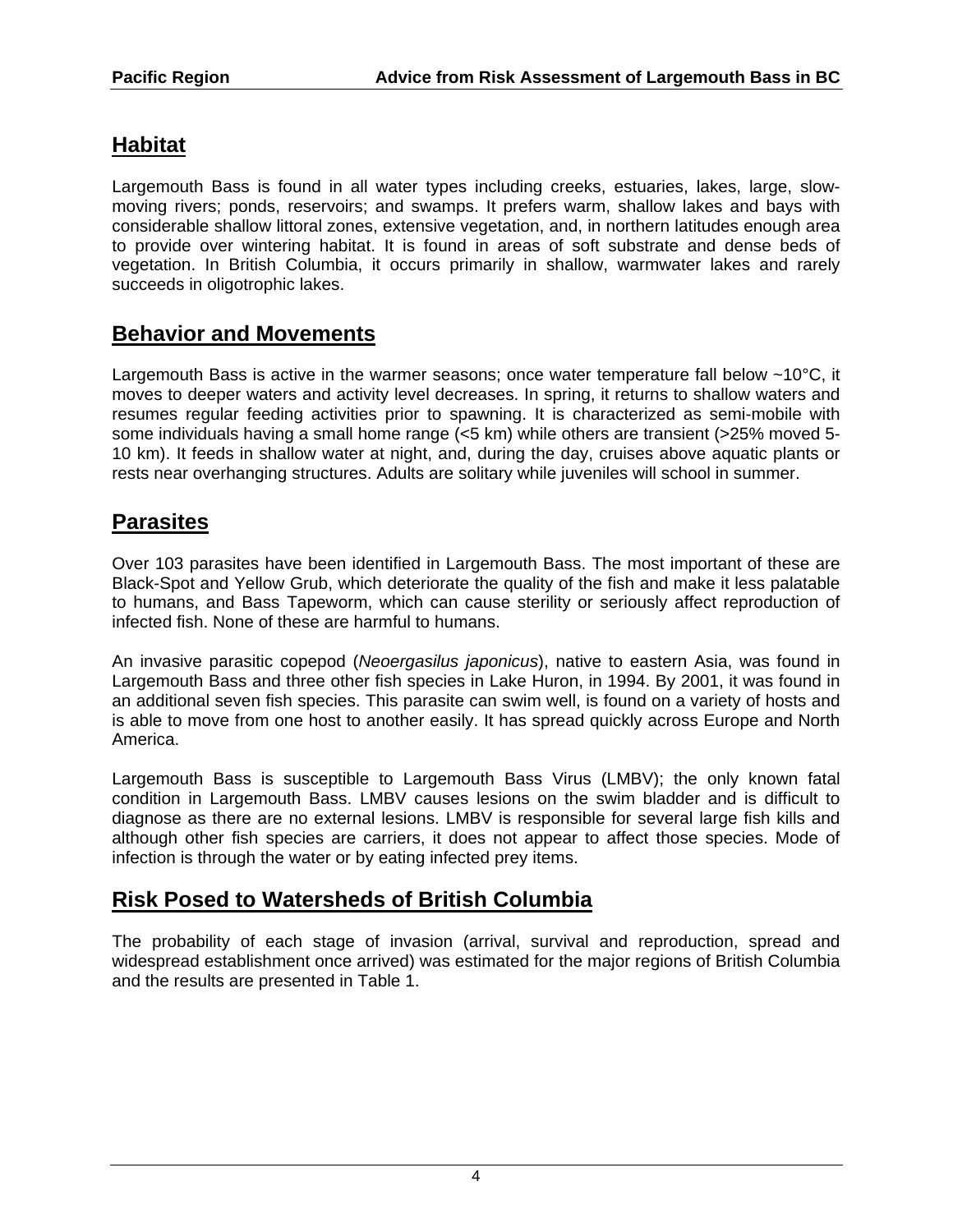*Table 1. The probability of arrival, survival and reproduction, spread, and widespread establishment once arrived (WEOA) of the Largemouth Bass in the eight regions of British Columbia with the associated uncertainties (Unc). 'A' indicates that the bass has already arrived in the region (from Tovey et al. 2008).* 

|                     | Vancouver<br>Island (VI) |     | Lower<br>Mainland<br>(LM) |     | Upper<br>Fraser (UF) |     | Thompson<br>(TH) |     | Columbia<br>(CO) |     | Arctic<br>Drainage<br>(AR) |     | Central<br>Coast (CC) |     | North<br>Coast (NC) |     |
|---------------------|--------------------------|-----|---------------------------|-----|----------------------|-----|------------------|-----|------------------|-----|----------------------------|-----|-----------------------|-----|---------------------|-----|
| Element             | Prob                     | Jnc | Prob                      | Unc | Prob                 | Unc | Prob             | Unc | Prob             | Unc | Prob                       | Unc | Prob                  | Unc | Prob                | Unc |
| Arrival             | A                        | A   | A                         | Α   | Н                    | ►   | Α                | A   | Α                | Α   | VL                         | н   |                       | М   |                     | M   |
| Survival<br>& Repro | H                        |     | VH                        | VL  | M                    | н   | н                | M   | М                | M   | <b>VL</b>                  | М   |                       | н   |                     | н   |
| Spread              | VH                       |     | VH                        | VL  | Н                    |     | н                |     | н                | VL  | ட                          | н   |                       | Μ   |                     | M   |
| <b>WEOA</b>         | VH                       |     | VH                        | VL  | н                    | н   | н                | M   | н                | M   |                            | н   |                       | Н   |                     | н   |

The ecological consequences of the establishment of Largemouth Bass were determined to be different in waterbodies of different sizes. In small lakes, the ecological consequences were determined to be very high with low uncertainty and in large lakes the ecological consequences were determined to be moderate with high uncertainty.

A risk matrix was used to determine overall risk to small waterbodies by combining the likelihood of widespread establishment with ecological consequences (Table 2). The risk was determined to be moderate with high uncertainty for small waterbodies in the Arctic, central and north coast regions, and high with moderate uncertainty in Thompson, Columbia and upper Fraser regions. Overall risk was estimated to be high with low uncertainty in small waterbodies in the Vancouver Island and Lower Mainland regions.

*Table 2: Matrix for determining overall ecological risk for small waterbodies, where green indicates low risk, yellow indicates moderate risk, and red represents the conditions for a high risk designation. The size of the ellipse represents the amount of uncertainty (from Tovey* et al*. 2008).* 

|                                 | Very High                               |                           | AR, CC, NC |          | UF, TH, CO | VI, LM           |  |  |  |  |
|---------------------------------|-----------------------------------------|---------------------------|------------|----------|------------|------------------|--|--|--|--|
| rces<br>Ecological<br>Consequer | High                                    | <b>The State of Books</b> |            |          |            | <b>Bradfield</b> |  |  |  |  |
|                                 | Moderate                                |                           |            |          |            |                  |  |  |  |  |
|                                 | Low                                     |                           |            |          |            |                  |  |  |  |  |
|                                 | Very Low                                |                           |            |          |            |                  |  |  |  |  |
|                                 |                                         | Very Low                  | LOW        | Moderate | High       | Very High        |  |  |  |  |
|                                 | Probability of Widespread Establishment |                           |            |          |            |                  |  |  |  |  |

The risk matrix combining ecological consequence with probability of establishment for large waterbodies is shown in Table 3. Overall risk is considered to be moderate with high uncertainty in the Arctic, central and north coast regions; and high with high uncertainty in the other regions. The actual impact will depend on the individual waterbody invaded and the population density that is reached in that system. Table 4 is the matrix used to determine overall genetic risk to existing populations.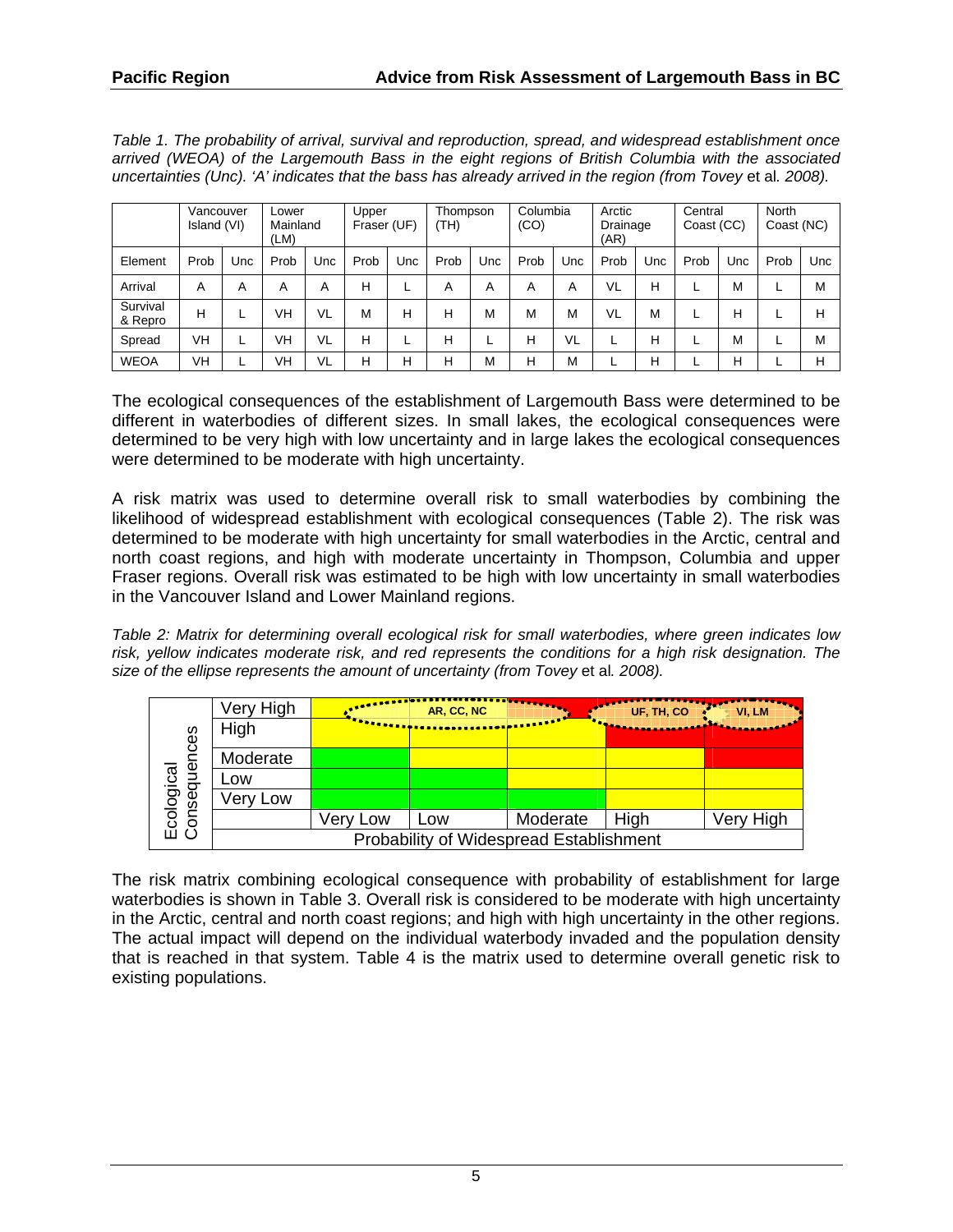*Table 3: Matrix for determining overall ecological risk for large waterbodies, where green indicates low risk, yellow indicates moderate risk, and red represents the conditions for a high risk designation. The size of the ellipse represents the amount of uncertainty (from Tovey* et al*. 2008).* 



*Table 4: Matrix for determining overall genetic risk, where green indicates low risk, yellow indicates moderate risk, and red represents the conditions for a high risk designation. The size of the ellipse represents the amount of uncertainty (from Tovey* et al*. 2008).* 

| Genetic<br>Consequences | Very High                               |             |                         |                |            |        |  |  |  |  |
|-------------------------|-----------------------------------------|-------------|-------------------------|----------------|------------|--------|--|--|--|--|
|                         | High                                    |             |                         |                |            |        |  |  |  |  |
|                         | Moderate                                |             |                         |                |            |        |  |  |  |  |
|                         | LOW                                     |             |                         |                |            |        |  |  |  |  |
|                         | Very Low                                |             | AR, CC, NC              |                | UF, TH, CO | VI, LM |  |  |  |  |
|                         |                                         | $\sqrt{er}$ | <b><u>AW''TLOW'</u></b> | www.j'Moderate |            |        |  |  |  |  |
|                         | Probability of Widespread Establishment |             |                         |                |            |        |  |  |  |  |

Considerations Regarding Arrival

 Largemouth Bass is present in five regions in southern British Columbia and may spread by natural dispersal from these areas (Figure 2).



*Figure 2. Distribution of known (confirmed) occurrences of Largemouth Bass in British Columbia. Note that one of the points in the Thompson Region is a misidentification. (from Tovey* et al*. 2008)*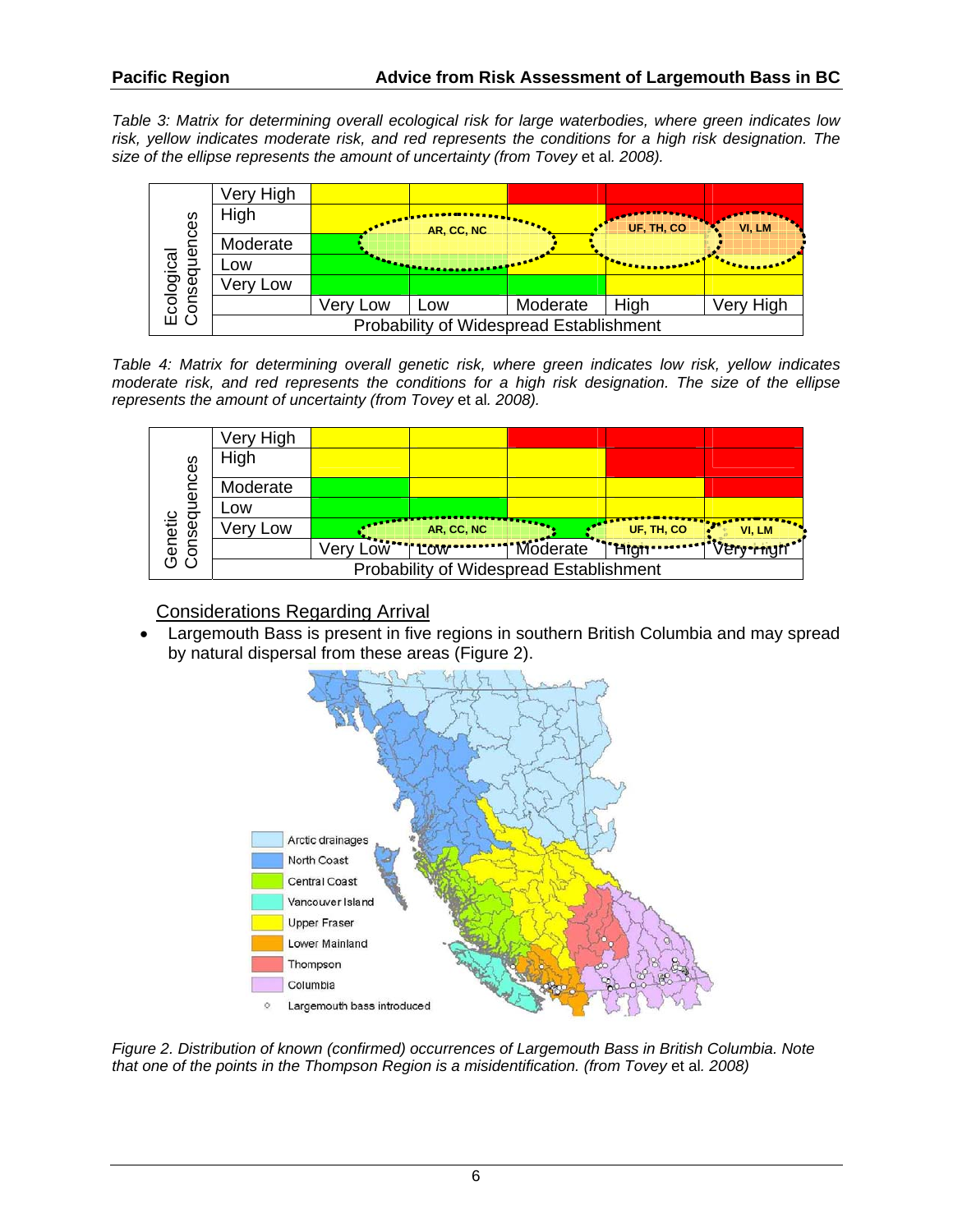- Largemouth Bass currently found in lakes and ponds of British Columbia first arrived through natural dispersal from Idaho and Washington and were further spread by introductions.
- Largemouth Bass is present in 85% of Washington's warmwater lowland lakes with public access and in 84% of the same type of lake in Oregon.

Considerations Regarding Survival and Establishment

- Areas with >1750 degree-days were considered most suitable for Largemouth Bass and regions >1500 and <1750 were considered less suitable. The Atlas of Canada growing degree day map is reproduced in Figure 3.
- Largemouth Bass is able to feed on a wide range of prey and shows adaptability to various feeding environments.
- Largemouth Bass prefers shallow, warm-water lakes and has a reduced ability to survive in large oligotrophic lakes.
- Largemouth Bass is tolerant of high temperatures and slight turbidity.
- Largemouth Bass is sensitive to low oxygen and is found to avoid levels of 1.5 mg  $O<sub>2</sub>$ per litre or less.
- Parental care by male Largemouth Bass increases the likelihood of establishment; however specific conditions are required for spawning and, if not met, would decrease the likelihood of establishment.
- Factors considered more important to recruitment than competition or predation include availability of food for newly rising fry, nest desertion, parasite sterility, temperature at spawning time, and wave action.



*Figure 3. The Atlas of Canada Growing Degree Days map. The regions with >1750 DD (...)* were *considered to have lakes most suitable for Largemouth Bass.*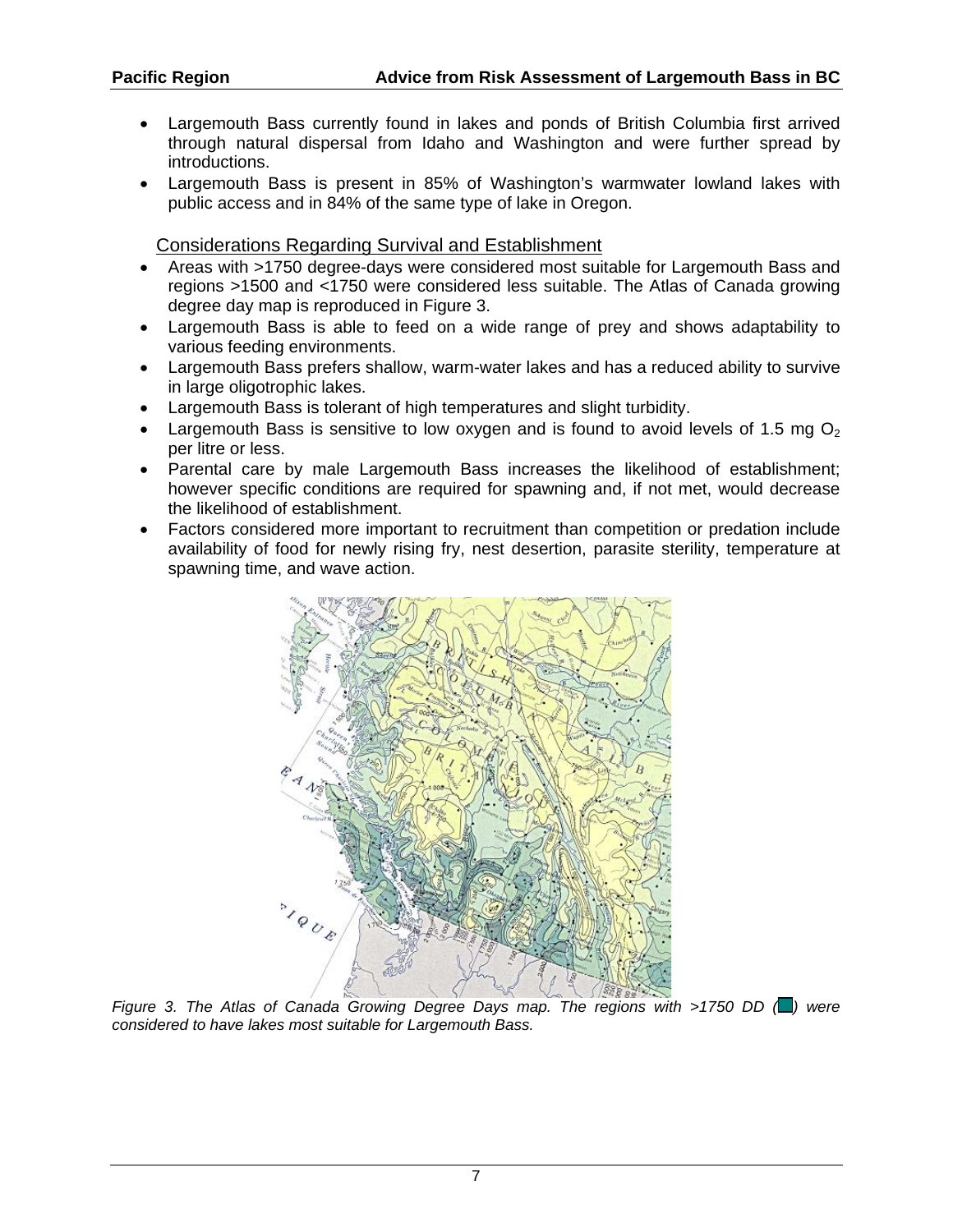- Juveniles are piscivorous at a small size and young age, which contribute to success as an invader. Largemouth Bass has a high growth rate that increases the chance of establishment.
- Largemouth Bass is susceptible to winter kill, which may exclude it from northern interior regions.

Considerations Regarding Spread

- Largemouth Bass is able to live in lakes as well as rivers so connectivity of waterbodies in a region affects spread.
- Territorial behavior may limit spread although some individuals have been observed to move large distances.
- Spread within the western United States was likely by natural dispersal through the Columbia River system.
- Largemouth Bass is considered a good game fish and may be spread through illegal introductions by 'bucket biologists' for the addition of angling opportunities.
- The number of anglers that inhabit or visit a waterbody, its proximity to an area with established populations and its connectivity with other waterbodies, all increase the chance of spread to that waterbody.

#### Considerations Regarding Ecological Impacts

- Largemouth Bass is a voracious, mainly piscivorous, littoral predator estimated to need 4 kg of food to produce 1 kg of fish.
- Vast evidence of local extinctions of small prey fishes (especially cyprinids) exists for lakes where Largemouth Bass occur.
- In a study of small, temperate lakes dominated by piscivorous species; native minnow richness is reduced compared to lakes without piscivores. Minnow richness also varies with the number of predators present.
- Lakes with *Micropterus* species are likely to have great reductions in native species richness. However, minnow species declined with increased human activity, even in the absence of predators. The destruction of littoral habitat, including the removal of submerged logs and aquatic vegetation, is suggested as the cause. Therefore, lakes with both introduced predators and altered habitat would likely experience a larger impact from Largemouth Bass.
- After an initial rise with increased habitat complexity, predatory success of Largemouth Bass decreases as habitat complexity continues to increase. The expected impact of Largemouth Bass is likely to be greatest in lakes with moderate human impact.
- In shallow lakes of western Washington State, a study of Largemouth Bass diet showed it was responsible for 98% of the predation on Coho Salmon. Extent of impact depends on the size of the lake the coho run passes through and the number of Largemouth Bass present in that lake.
- There is evidence that introduced Largemouth Bass initiates top-down effects on the plankton of a lake. Effects include a decrease in planktivore numbers, an increase in overall zooplankton biomass and shift in composition from smaller zooplankton (rotifers and copepods) to larger species (cladocerans) as well as a decrease in phytoplankton biomass.

#### Considerations Regarding Ecological Impacts

• The Largemouth Bass is not known to hybridize with any species native to British Columbia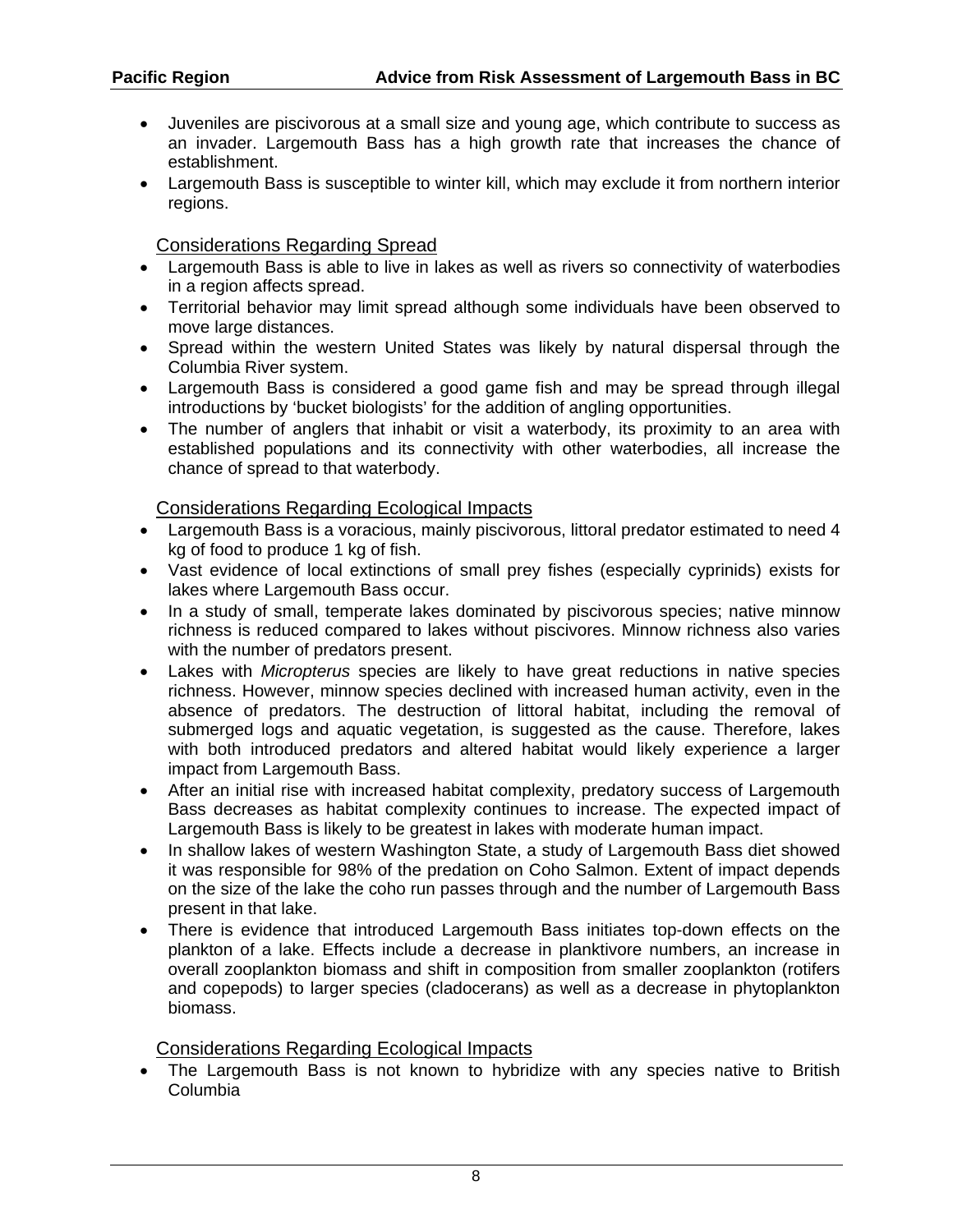Considerations Regarding Fellow Travelers

- The primary vector of spread is by natural dispersal, so any parasites associated with individual fish will be transported with those fish and are expected to survive in the same conditions as the fish.
- There are hundreds of parasites known to infect Largemouth Bass, but only four have been discovered on Largemouth Bass in British Columbia.
- Whether parasites carried by Largemouth Bass are able to infect native fishes in British Columbia is unknown as there is no literature on disease outbreaks in British Columbia.

# **Sources of Uncertainty**

The key uncertainties of this risk assessment are associated with the probability of widespread arrival in several regions, with the ecological impacts on large lakes and with fellow travelers.

- Spread is by unauthorized introduction and subsequent natural spread. This vector is very difficult to assess.
- Ecological impacts are well known in small lakes but the impacts on larger lakes will be limited to the littoral zone. Impacts could be quite extreme in areas where populations of Largemouth Bass build to high numbers, but this is dependant on the individual lake.
- It is not known what fellow travelers may be introduced with Largemouth Bass or what impacts they will have on the ecosystem once arrived.

# **CONCLUSIONS**

- Overall risk posed to British Columbia by Largemouth Bass is high with a moderate uncertainty. Areas predicted to be most highly impacted are Vancouver Island, lower mainland, upper Frasier, Thompson and Columbia regions. The Arctic, central coast and north coast regions are less likely to be impacted. Individual waterbodies within each region will vary in potential risk.
- Largemouth Bass has specific requirements that may limit establishment and spread.
- The highest probability of ecological impact from the introduction of Largemouth Bass is through predation on native minnow or soft rayed species.
- It is very difficult to eliminate a species from a system once established. Proactive measures are needed if spread is deemed undesirable.

# **OTHER CONSIDERATIONS**

This risk assessment was conducted using the time frame for ecological consequences of ten years. This time frame may not be sufficient for dispersal, natural or otherwise, to allow populations to achieve widespread establishment as several generations are likely needed for a population to become established and an ecological impact become noticeable to scientific observers.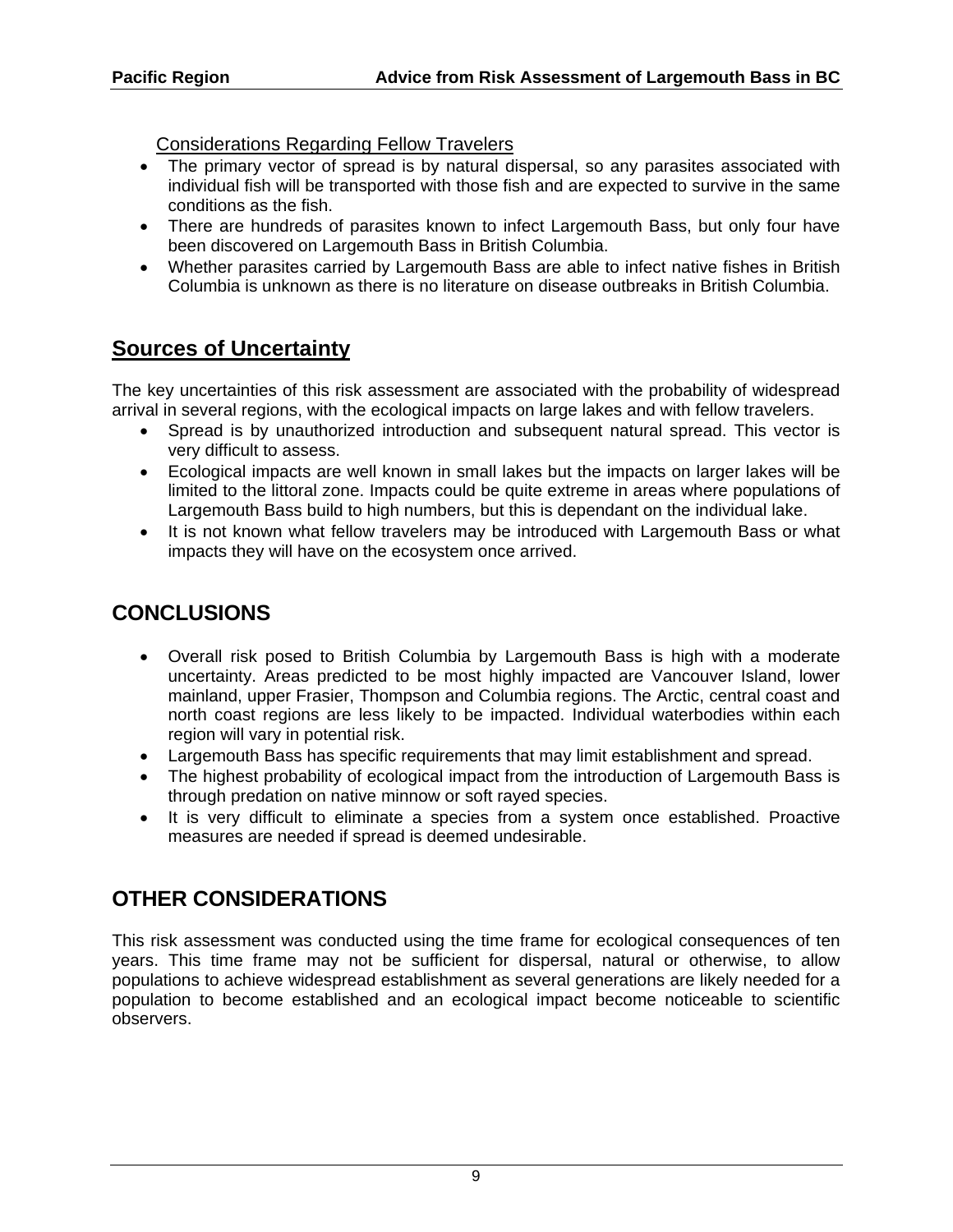### **SOURCES OF INFORMATION**

This Science Advisory Report is from the Fisheries and Oceans Canada, Canadian Science Advisory Secretariat, regional advisory meeting of March 4-6, 2008 on Risk assessment of spiny-rayed fishes (six species). Additional publications from this process will be posted as they become available on the DFO Science Advisory Schedule at http://www.dfo-mpo.gc.ca/csassccs/index-eng.htm.

- Brown, T.G., Runciman, B., Pollard, S., and Grant, A.D.A. 2009. Biological synopsis of Largemouth Bass (*Micropterus salmoides)*. Can. Manuscr. Rep. Fish. Aquat. Sci. 2884:  $v + 27 p$ .
- CCFAM (Canadian Council of Fisheries and Aquaculture Ministers) 2004. A Canadian Action Plan to Address the Threat of Aquatic Invasive Species. http://www.dfompo.gc.ca/science/enviro/ais-eae/index-eng.htm (accessed May, 2010).
- DFO. 2010. Proceedings of the National Workshop on Six Invasive Fishes Risk Assessment in British Columbia; 4-6 March 2008. DFO Can. Sci. Advis. Sec. Proceed. Ser. 2009/040.
- Tovey, C.P., Bradford, M.J., and Herborg, L.-M. 2008. Biological Risk Assessment for Smallmouth Bass (*Micropterus dolomieu*) and Largemouth Bass (*Micropterus salmoides*) in British Columbia. Can. Sci. Adv. Sec. Res. Doc. 2008/075.

### **FOR MORE INFORMATION**

- Contact: Becky Cudmore Centre of Expertise for Aquatic Risk Assessment 867 Lakeshore Rd. Burlington ON L7R 4A6 Canada
	- Tel: (905) 336-4474
	- Fax: (905) 336-6435
	- E-Mail: <u>becky.cudmore@dfo-mpo.gc.ca</u>
- Contact: Michael Bradford Fisheries and Oceans Canada, and Cooperative Resource Management Institute, Simon Fraser University, Burnaby, BC, V5A 1S6
	- Tel: (604) 666-7912
	- Fax: (604) 666-1995
	- E-Mail: mike.bradford@dfo-mpo.gc.ca